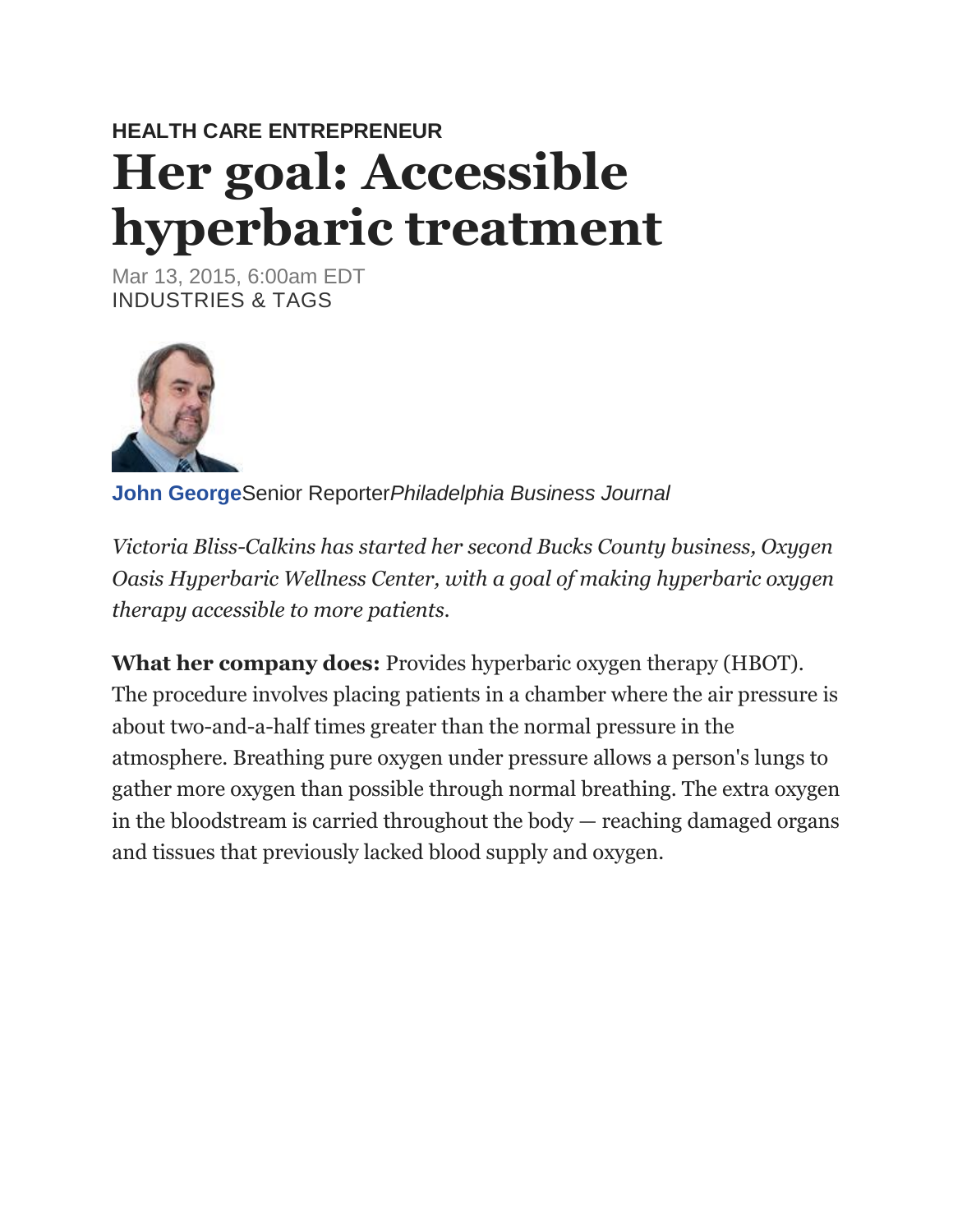

### [Enlarge](http://www.bizjournals.com/philadelphia/print-edition/2015/03/13/her-goal-accessible-hyperbaric-treatment.html?surround=etf#i1)

Victoria Bliss-Calkins in front of the center's multiplace chamber, where up to eight… [more](http://www.bizjournals.com/philadelphia/print-edition/2015/03/13/her-goal-accessible-hyperbaric-treatment.html?surround=etf#i1)

#### JOHN GEORGE

**What makes the Oxygen Oasis distinct:** The center is the first freestanding HBOT facility in Pennsylvania with multiplace and monoplace hyperbaric chambers, according to Bliss-Calkins. In a monoplace chamber, the patient breathes 100 percent oxygen while lying down inside an enclosed tube. Multiplace chambers are larger where up to eight people can receive treatment while seated inside.

#### **Why she decided to get into the hyperbaric oxygen therapy**

**business:** Bliss-Calkins' husband [Tom](http://www.bizjournals.com/philadelphia/search/results?q=Tom) and their daughter both benefited from HBOT. Her daughter received HBOT while in high school to accelerate her recovery from a soccer injury. Her husband received HBOT for delayed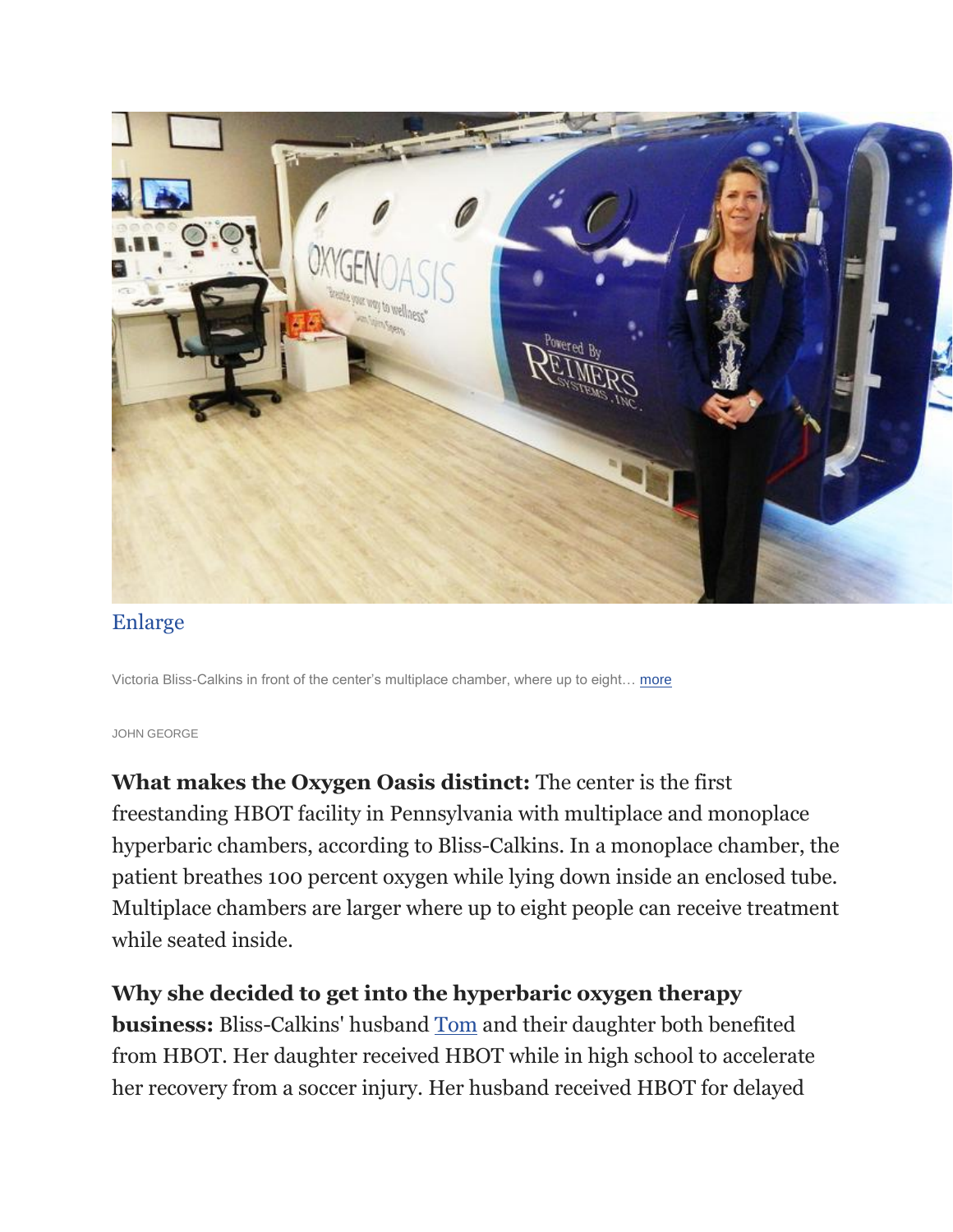radiation injuries that occurred after he underwent radiation treatment for stage-four squamous cell carcinoma in his tonsils. The treatment helped him regain flexibility in his neck and reduce the frequency of the muscle spasms he endured after his surgery.

**Where she parts company with the FDA:** The Food and Drug Administration has approved HBOT for about a dozen indications, Bliss-Calkins said, including soft tissue and chronic bone infections, compromised skin grafts and flaps, decompression sickness, carbon monoxide poisoning and burns. Government and private insurers only pay for treatments, which typically cost between \$140 and \$175 per session, that are approved by the FDA. Oxygen Oasis also provides for conditions treated internationally with HBOT — such as autism, cerebral palsy, stroke, traumatic brain injury, posttraumatic stress disorder, multiple sclerosis, Lyme disease, fibromyalgia and migraines — where there is growing medical evidence from studies that show the therapy benefits patients.

**What's next for Oxygen Oasis:** Earlier this month, the Joint Commission, a nonprofit organization that accredits health care providers, conducted a twoday inspection of the center. The center hopes to receive Joint Commission accreditation within the next 30 days. Also in the works is a meeting with members of the NFL Alumni Association at the Langhorne center where Oxygen Oasis will talk about how HBOT can be used to treat post-concussion syndrome in football players.

# CLOSER LOOK

# **Victoria Bliss-Calkins**

Title: Owner, president and CEO